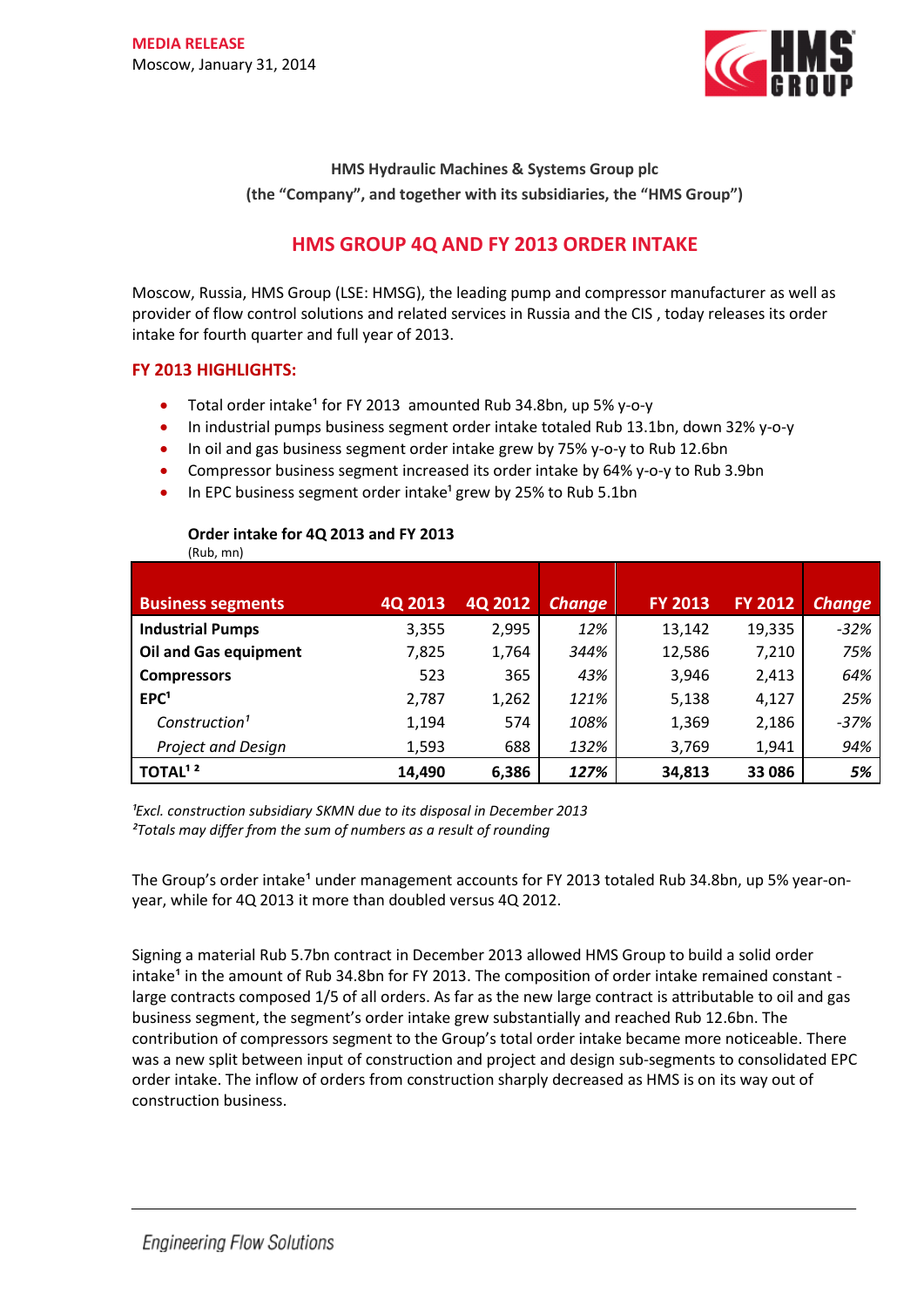

#### **Industrial pumps**

For FY 2013, in industrial pumps business segment order intake declined by 32% to Rub 13.1bn year-onyear due to the lack of large contracts in the reporting period. Slowing-down of investment activities in Russian oil and gas market led to delay of some projects targeted by the Group for its industrial pump business segment. As a result, only one large contract on supply of pump units for the Zapolyarye – Purpe Oil Pipeline for Rub 1.5bn supported the segment's order intake in 2013. In 2012, there were two large contracts, which jointly added Rub 7.3bn to the segment's order intake. These contracts included a contract on reconstruction of 3 water-pump stations in Turkmenistan (Rub 2.7bn) and ESPO-2 contract (Rub 4.6bn).

Meanwhile, the segment's order intake for FY 2013 comprising exclusively small- and mid-sized contracts for standard equipment showed a minor decrease by 3% year-on-year and amounted to Rub 11.6bn versus Rub 12bn for FY 2012.

Compared with 4Q 2012, order intake in industrial pumps business segment grew by 12% year-on-year to Rub 3.4 bn.

### **Oil and Gas equipment**

Orders received by oil and gas equipment business segment for FY 2013 increased substantially by 75% year-on-year to Rub 12.6bn due to signing a Rub 5.7bn contract on delivery of integrated solution for a major Siberian gasfield. As this contract was concluded in December 2013, the segment's order intake for 4Q 2013 was four times as high as for 4Q 2012.

#### **Compressors**

Compressors business segment demonstrated a noticeable growth in its order intake both for FY 2013 (+64% year-on-year to Rub 3.9 bn) and 4Q 2013 (+43% to Rub 0.5bn). The segment benefitted from a number of material contracts on delivery of compressor stations and units, which were signed last year, in line with the Group's strategy aimed at accelerating development of compressor business.

#### **EPC**

The order intake<sup>1</sup> in EPC business segment grew by 25% year-on-year to Rub 5.1bn for FY 2013, supported by strong results of project and design sub-segment. This segment almost doubled its order intake, which reached Rub 3.8bn for FY 2013. Decrease of order intake in construction sub-segment for FY 2013 by 37% year-on-year was related to gradual closing-down of non-core construction business finally resulted in disposal of construction subsidiary SKMN.

Starting from Q1 2013 HMS Group provides the data split under management accounts, which corresponds with the Note "Segment Information" under IFRS accounting, compared to a split by a type of products or services we used to provide in 2012. All 2012 numbers are adjusted accordingly.

\_\_\_\_\_\_\_\_\_\_\_\_\_\_\_\_\_\_\_\_\_\_\_\_\_\_\_\_\_\_\_\_\_\_\_\_\_\_\_\_\_\_\_\_\_\_\_\_\_